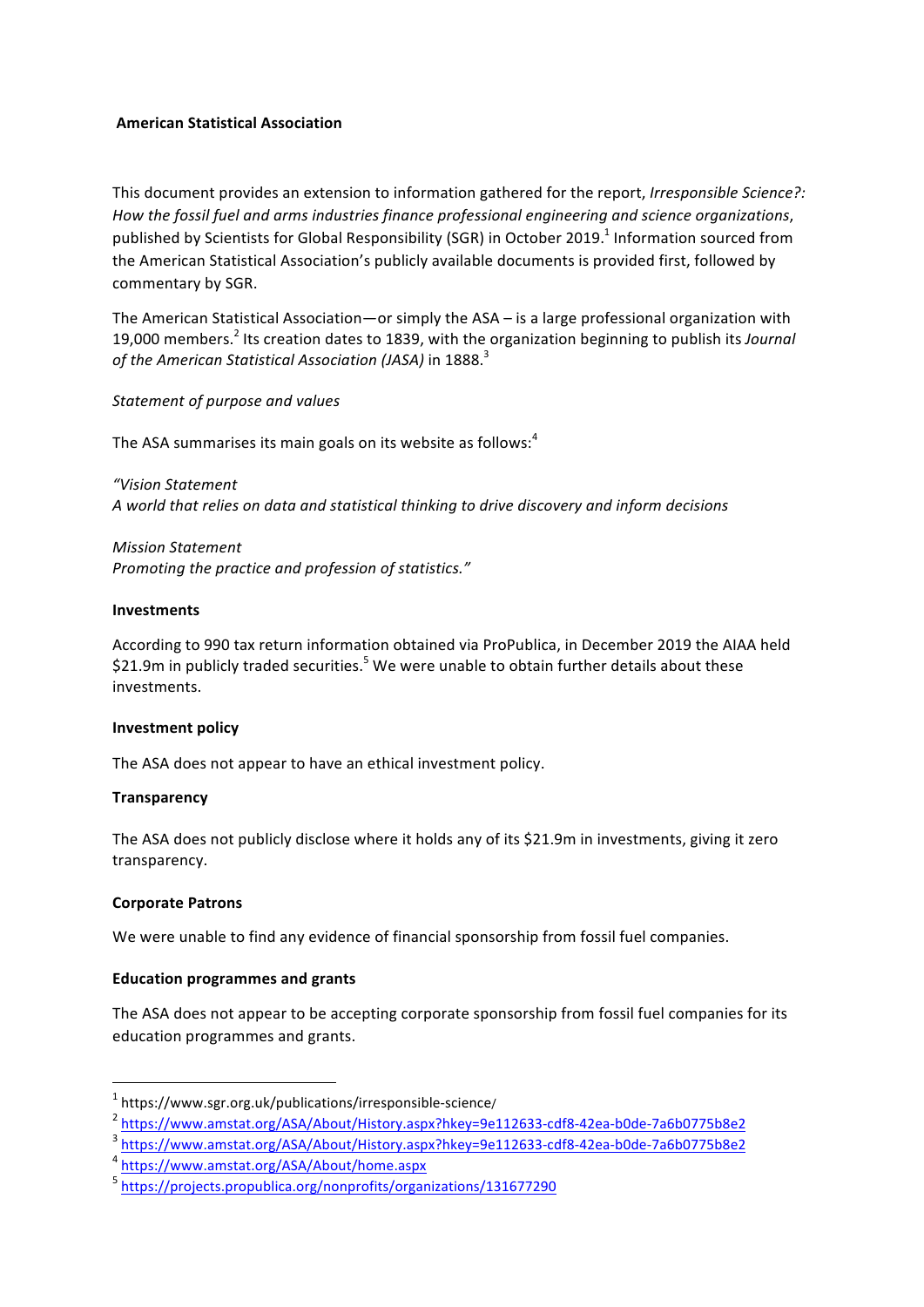## **Events sponsorship**

The ASA does not have any events sponsored by fossil fuel corporations.

## **Environmental policy**

ASA's section on Statistics and Environment (ENVR) includes a vision and mission statement that emphasises the importance of environmental issues.<sup>6</sup>

# **Other relevant information**

In 2007, the ASA endorsed the findings of the IPCC's Fourth Assessment Report, which emphasised climate change as being caused by the actions of humans.<sup>7</sup>

Past ASA president Sally Morton signed a joint letter with presidents of peer organizations to all US Senators summarizing the scientific consensus on climate change.<sup>8</sup>

In 2010, members of the ASA expressed their concerns about climate change being presented in the media as a contested topic within the scientific community. $9$ 

In 2016, the ASA was one of 31 major scientific organizations to sign a letter to US policymakers emphasising the consensus across the scientific community about the risks associated with anthropogenic climate change. $^{10}$ 

The ASA participated in the sixth and seventh Climate Science Days where leaders of major scientific organizations in the US met with members of Congress or their staff.<sup>11</sup>

At the organization's Joint Statistical Meetings (JSMs), the ASA Advisory Committee on Climate Change Policy held panels on climate change.<sup>12</sup>

## **SGR** comments

SGR acknowledges that the ASA has gone to some effort to acknowledge the scientific consensus on climate change, along with its current and future impacts.

SGR has continuing concerns, however, on the following aspects:

# *Transparency*

 

The ASA has very low public transparency on its company investments, with there being no accessible information available on where the \$21.9m highlighted in the company's 990 form for

<sup>6</sup> https://community.amstat.org/envr/info/aboutus/visionandmissionstatement

<sup>7</sup> https://www.amstat.org/asa/files/pdfs/POL-ClimatecChangePR.pdf

<sup>8</sup> https://www.amstat.org/asa/files/pdfs/POL-climateletterfinal.pdf

<sup>9</sup> https://magazine.amstat.org/blog/2010/03/01/climatemar10/

<sup>10</sup> http://www.aaas.org/sites/default/files/06282016.pdf

<sup>11</sup> https://magazine.amstat.org/blog/2017/05/01/asa-climate-science-day/, 

https://magazine.amstat.org/blog/2017/05/01/asa-climate-science-day/

<sup>12</sup> https://ww2.amstat.org/meetings/jsm/2017/onlineprogram/ActivityDetails.cfm?SessionID=213845, 

https://ww2.amstat.org/meetings/jsm/2021/onlineprogram/ActivityDetails.cfm?SessionID=220375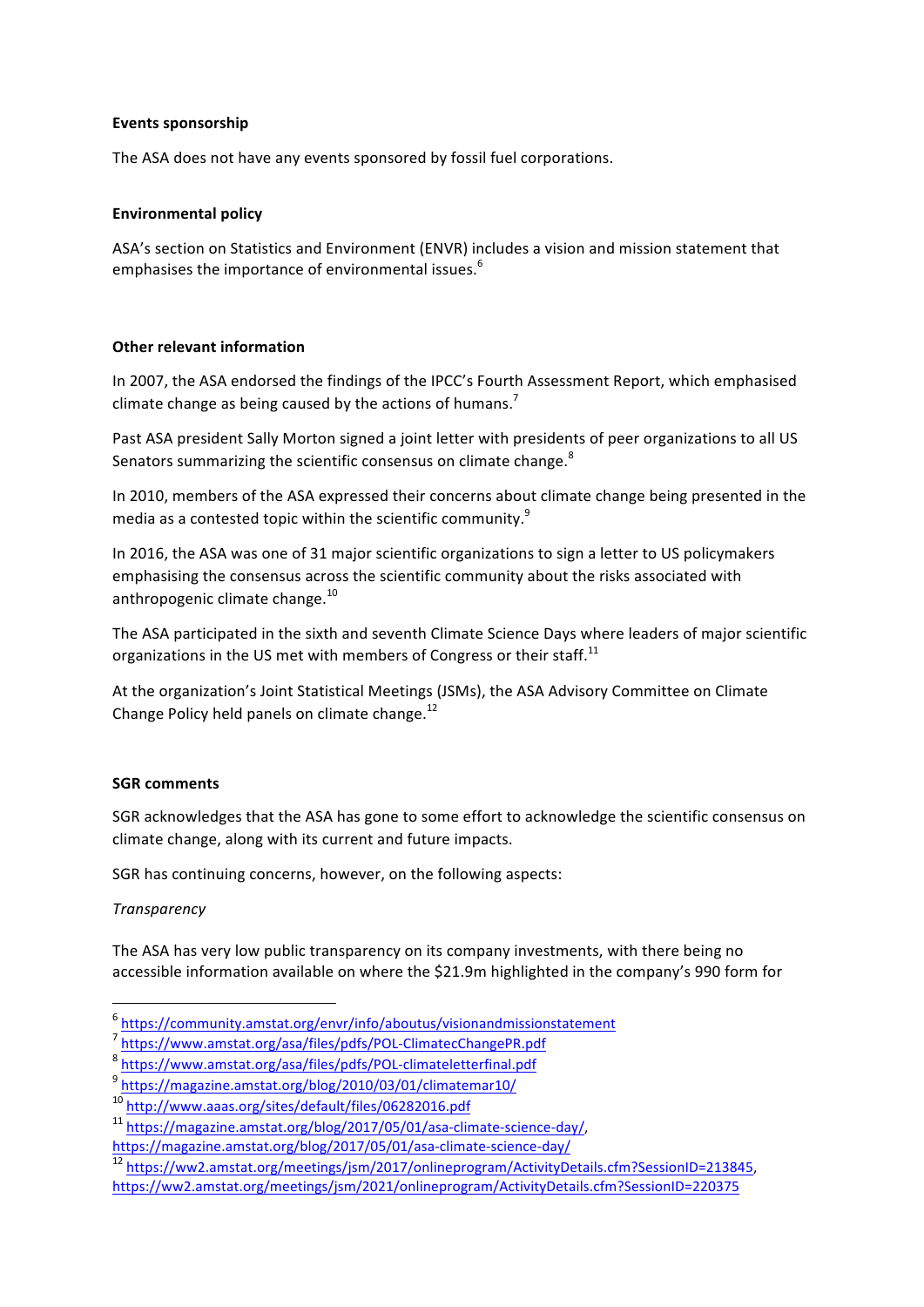2019 is held. Looking beyond publicly available information, SGR reached out to current president of the ASA Robert Santos. After consulting with the ASA's executive director and others, Santos declined to provide more information on where the organization holds investments or whether the ASA has an ethical investment policy.

Given that many members of the public are deeply concerned about climate change and that those with a background in statistics have a current and future role in understanding, and adapting to the effects of climate change, any investment by the ASA in fossil fuel companies would be concerning to say the least.

Without full transparency regarding the ASA's investments or the public availability of an ethical investment policy, it is impossible to rule out that the ASA is investing in fossil fuels even if it does not receive public support from the fossil fuel sector.

# *Other comments*

As the ASA makes clear in its Ethical Guidelines for Statistical Practice, "the ethical statistician supports valid inferences, transparency, and good science in general, keeping the interests of the public, funder, client, or customer in mind".<sup>13</sup> Without the ASA being transparent about its financial activities, we cannot by its own measurement conclude that the ASA is ethical in all areas relating to climate change.

As the current US government itself states, if urgent action is not taken on climate change, "the costs of our inaction will be passed down to future generations".<sup>14</sup> Any investments in fossil fuel companies would, therefore, not be acting in the interests of the public in line with the ASA's own ethical guidelines.

With over two thirds of the US public concerned about how little is being done about climate change, it is clear that trust in organizations such as the ASA would be damaged if it were to hold any investments in fossil fuel companies. $^{15}$ 

SGR has concerns about investments in and financial ties to fossil fuel companies by professional science and engineering organizations for these reasons:

- Professional science and engineering organizations have considerable influence with politicians and the public and it's crucial that they put in place robust science-based targets and plans that are compatible with the goals of the Paris Agreement - and end lobbying behaviour that could undermine it;
- As the UK Health Alliance on Climate Change puts it, "engaging with companies whose business model relies on fuel extraction is of limited use—only divestment will stop extraction".<sup>16</sup> Worldwide, according to the Alliance, over 1,000 organizations with £7 trillion assets have committed to divesting from fossil fuels and instead investing in climate solutions.<sup>17</sup> Research indicates that divestment reduces the price of fossil fuel shares. According to a team at the University of Waterloo in Canada, "lower share prices increase

 

<sup>13</sup> https://www.amstat.org/asa/files/pdfs/EthicalGuidelines.pdf

<sup>14</sup> https://www.state.gov/policy-issues/climate-crisis/

<sup>15</sup> https://www.pewresearch.org/fact-tank/2020/04/21/how-americans-see-climate-change-and-theenvironment-in-7-charts/

<sup>16</sup> http://ukhealthalliance.org/divestment

<sup>17</sup> https://www.divestinvest.org/11-trillion-counting-divestinvest/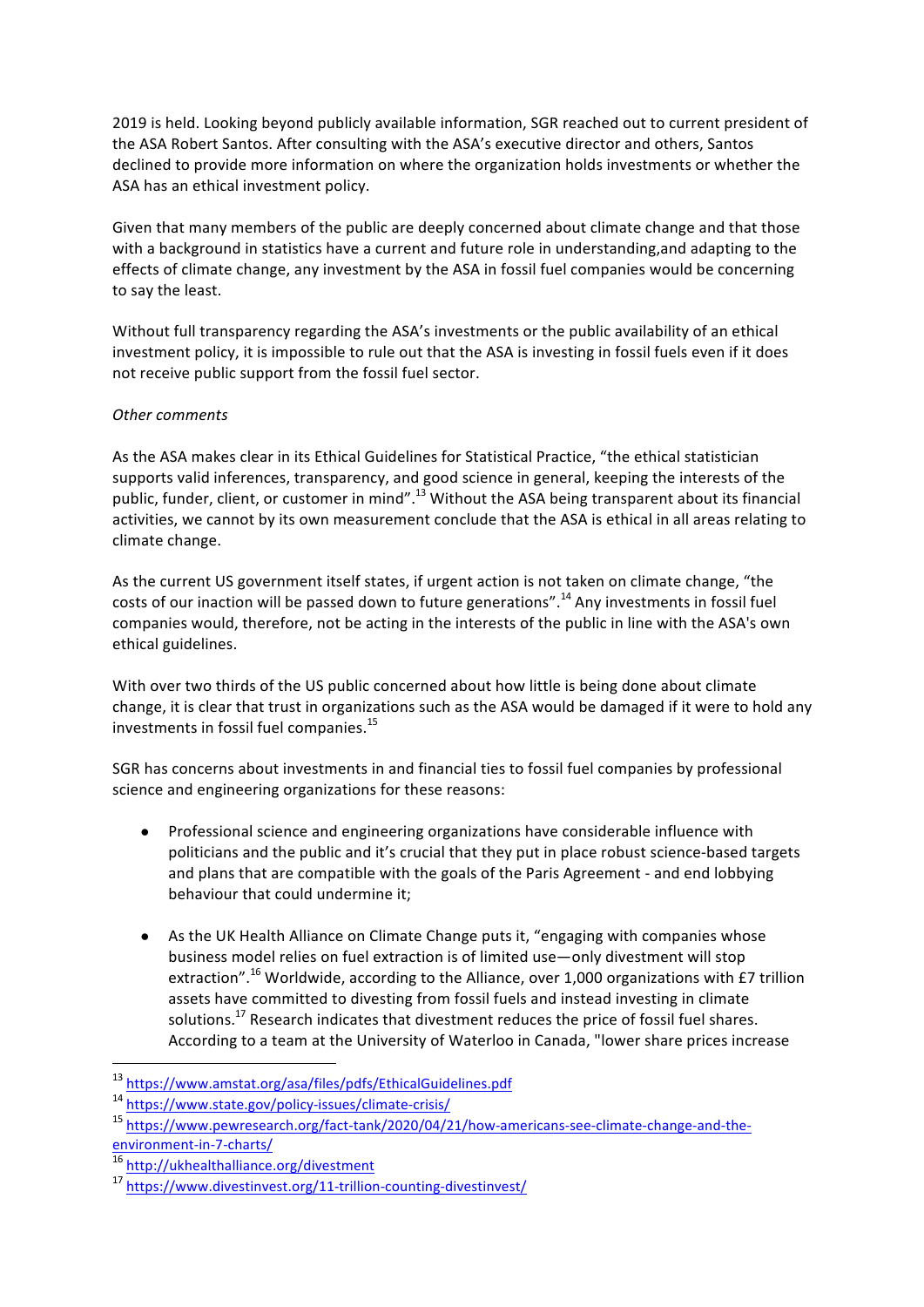the costs of capital for the fossil fuel industry, which in turn decreases their ability to explore new resources and exploit proven resources".<sup>18</sup> The greater the likelihood of these fossil fuel resources staving in the ground, the more likely we are to meet the international climate change targets agreed under the Paris Agreement in order to prevent potentially catastrophic climate change;

- In order to keep to the below  $2^{\circ}$ Garget, only one-fifth of known fossil fuel reserves can be burned, putting these assets at risk of becoming stranded. The fraction is even smaller when considering how to meet the  $1.5^{\circ}$ Carget. According to the UK Health Alliance on Climate Change, fossil fuels are an increasingly risky investment and fossil fuel free indexes equalled or outperformed unsustainable alternatives for 5-10 years. "Divestment announcements by prominent investors signal financial risks to the market, which in turn depress share prices." say the University of Waterloo researchers. "Therefore, divestment announcements can have a measurable impact on the fossil fuel industry." Shell said in 2018 that divestment had become a material risk to its business.<sup>19</sup> In 2020 fund manager CCLA, which invests on behalf of charities including Church of England dioceses, dropped its investments in oil giants Shell and Total for financial reasons.<sup>20</sup> On January 27<sup>th</sup> 2021, ratings agency S&P warned 13 oil and gas companies, including Royal Dutch Shell and Total, that it is considering downgrading their credit ratings. The agency has increased its risk rating for the oil and gas sector as a whole from "intermediate" to "moderately high" because of the move away from fossil fuels, poor profitability and volatile prices, according to news reports.<sup>21</sup> There are also signs that oil companies may struggle to recruit employees with the skills they need.<sup>22</sup>
- Many fossil fuel companies are relying on carbon capture technology and nature-based solutions being deployed at a huge scale to offset their planned emissions.<sup>23</sup> Heavy reliance on the global scale deployment of carbon capture and storage technologies is misplaced given the lack of progress in this area for the last 20 years. According to an international group of 41 scientists and academics, such technologies are "expensive, energy intensive, risky, and their deployment at scale is unproven.<sup>24</sup> It is irresponsible to base net zero targets on the assumption that uncertain future technologies will compensate for present day emissions."

For those keen to retain support for the energy sector, there are plenty of companies that are much more progressive than fossil fuel companies in which to invest. For example, Orsted (formerly DONG, Danish Oil and Natural Gas) has shifted from being a fossil fuel dominated company to one heavily focused on renewable energy. Similarly, some large German engineering companies, such as Siemens and E.ON, have also made major shifts away from fossil-fuel related work.<sup>25</sup>

 

<sup>18</sup> https://theconversation.com/how-divesting-of-fossil-fuels-could-help-save-the-planet-88147

<sup>19</sup> https://www.theguardian.com/commentisfree/2019/oct/13/divestment-bank-european-investment-fossilfuels

<sup>20</sup> https://www.divestinvest.org/church-of-england-fund-drops-remaining-fossil-fuel-investments/

<sup>&</sup>lt;sup>21</sup> https://www.theguardian.com/business/2021/jan/27/rating-agency-sp-warns-13-oil-and-gas-companiesthey

 $\frac{22}{22}$  https://www.ft.com/content/3b53f1bd-4625-4733-afb9-af4301257506/

<sup>23</sup> https://insideclimatenews.org/news/16072020/oil-gas-climate-pledges-bp-shell-exxon/

<sup>&</sup>lt;sup>24</sup> https://www.climatechangenews.com/2020/12/11/10-myths-net-zero-targets-carbon-offsetting-busted/

<sup>&</sup>lt;sup>25</sup> Siemens has committed to the 1.5℃ target under the SBTi and E.ON's carbon emissions are aligned with the below  $2^{\circ}$ C pathway according to TPI.